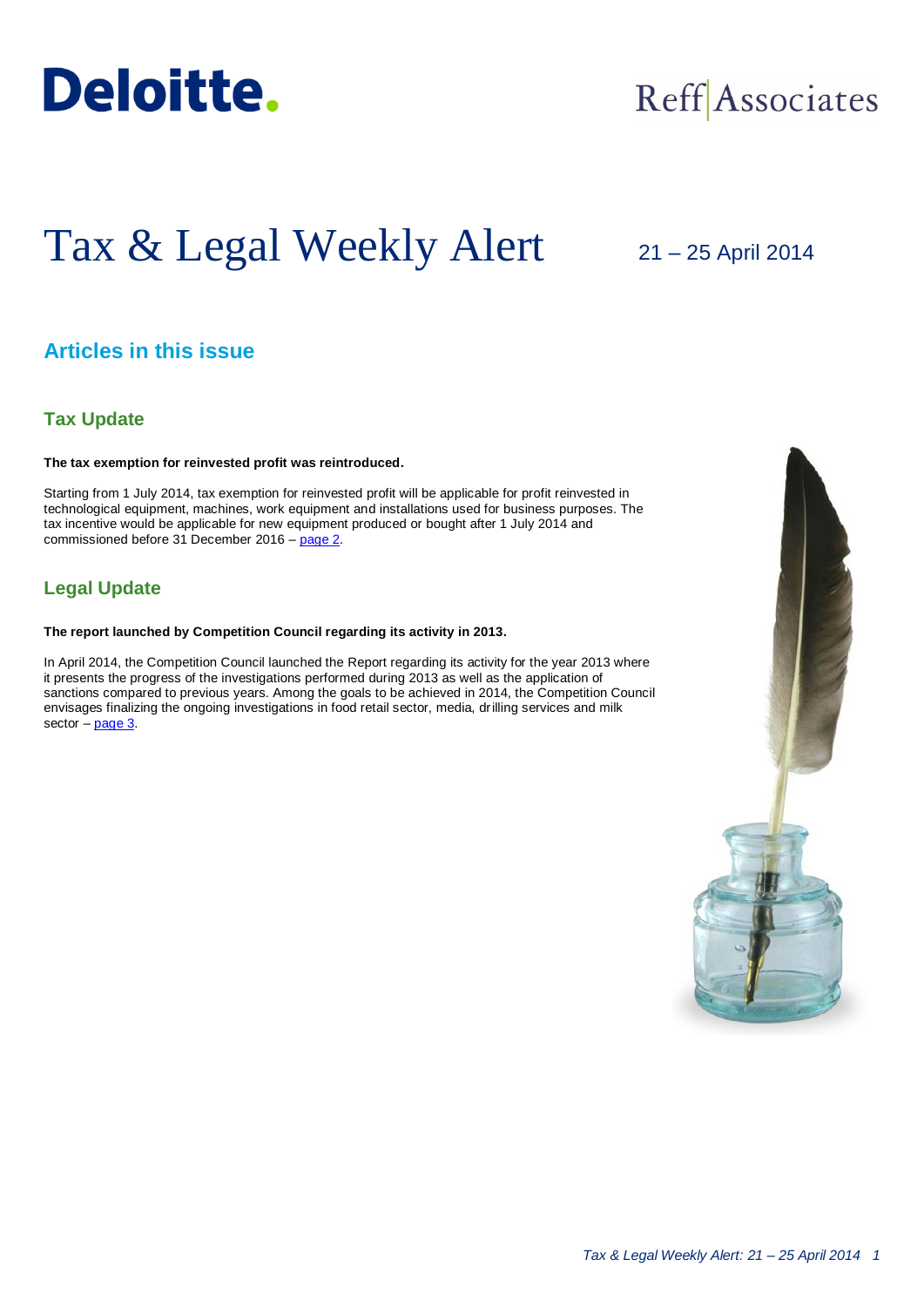## <span id="page-1-0"></span>**The tax exemption for reinvested profit was reintroduced**

According to OUG nr. 19/2014, starting from 1 July 2014, tax exemption for reinvested profit will be applicable for profit reinvested in technological equipment, machines, work equipment and installations used for business purposes. The tax incentive would be applicable for new equipment produced or bought after 1 July 2014 and commissioned before 31 December 2016. Those assets to be considered are included in subgroup 2.1. of the Catalogue regarding the classification and normal useful lives of fixed assets. Currently, there is no definition of the term "new equipment", further clarifications will be introduced by the methodological norms.

The exemption from tax on reinvested profit is calculated once every quarter or every year, as the case may be, and is granted within the limit of profit tax due in that period. Reinvested profit represents the cumulated gross profit from the beginning of the year when the equipment is commissioned. If the profit tax is computed on a quarterly basis and investments were made in the previous quarters, the value of the profit already reinvested should be excluded from the cumulated gross profit. The facility is applicable also for the assets partially commissioned in a fiscal year, based on partial work reports.

To benefit from this incentive, taxpayers must maintain the equipment for a period of at least half of its useful life. However, this period cannot exceed 5 years. Otherwise, profit tax would be recalculated and interest and late payment penalties would be applicable. Certain exceptions are applied in the case of reorganizations, liquidation or other situations (e.g., theft). In addition, those assets subject to this facility cannot be depreciated using accelerated depreciation method.

For reinvested profit, taxpayers should book a reserve at the end of the year. Such reserve would be taxable when utilized in any way, including in the case of reorganizations, if the beneficiary company does not maintain this reserve.

#### **Contact us:**

#### **[Camelia Malahov](mailto:cmalahov@deloittece.com)**

Senior Manager +40 21 207 56 07

**[Laura Iancu](mailto:giancu@deloittece.com) Senior Consultant** +40 21 207 53 84

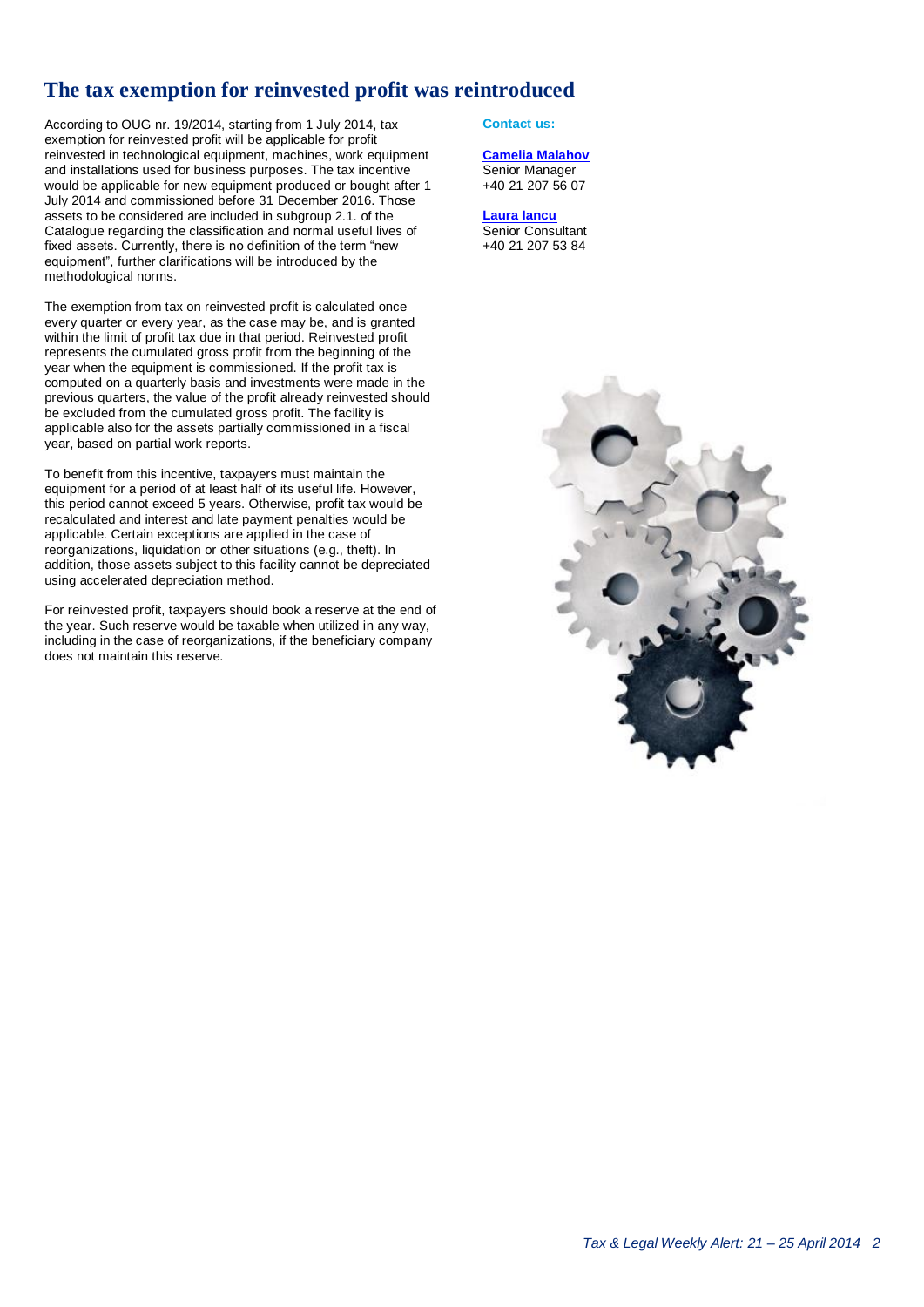## **The report launched by Competition Council regarding its activity in 2013**

In April 2014, the Competition Council launched the *Report regarding its activity for the year 2013*. The report presents the progress of the Competition Council's investigations as well as the application of sanctions compared to previous years. Also it includes the most important cases settled in the courts, the Competition Council's international activity, ways to promote competition regulations, as well as the goals to be achieved for 2014.

#### **1. As regards investigations related to the year 2013**

- 18 new investigations were initiated, of which approximately 67% were at the Competition Council's initiative as a result of the analysis of the market;
- 23 investigations were completed, meaning approximately 24% of the cases under review;
- the main industries targeted by the investigations were road construction (this sector was subject to the highest number of investigations – 21%), the milk sector and cinema sector.

**Chart 1** – type of investigations completed by the Competition Council in 2013, divided as per the potential breaches of the competition law

#### **23 completed investigations**



**Horizontal agreements 37% Abuse of dominant position 10.5% Vertical agreements 26.3% Non-notified Economic concentrations 5.3% Actions of public administration 10.5% Horizontal and vertical agreements 10.5%**

<span id="page-2-0"></span>**Chart 2** – ongoing investigations under the analysis of the Competition Council in 2013

#### **63 ongoing investigations**



**Chart 3** – types of potential breaches of the competition law subject to new investigations initiated by the Competition Council in 2013

#### **18 new investigations**

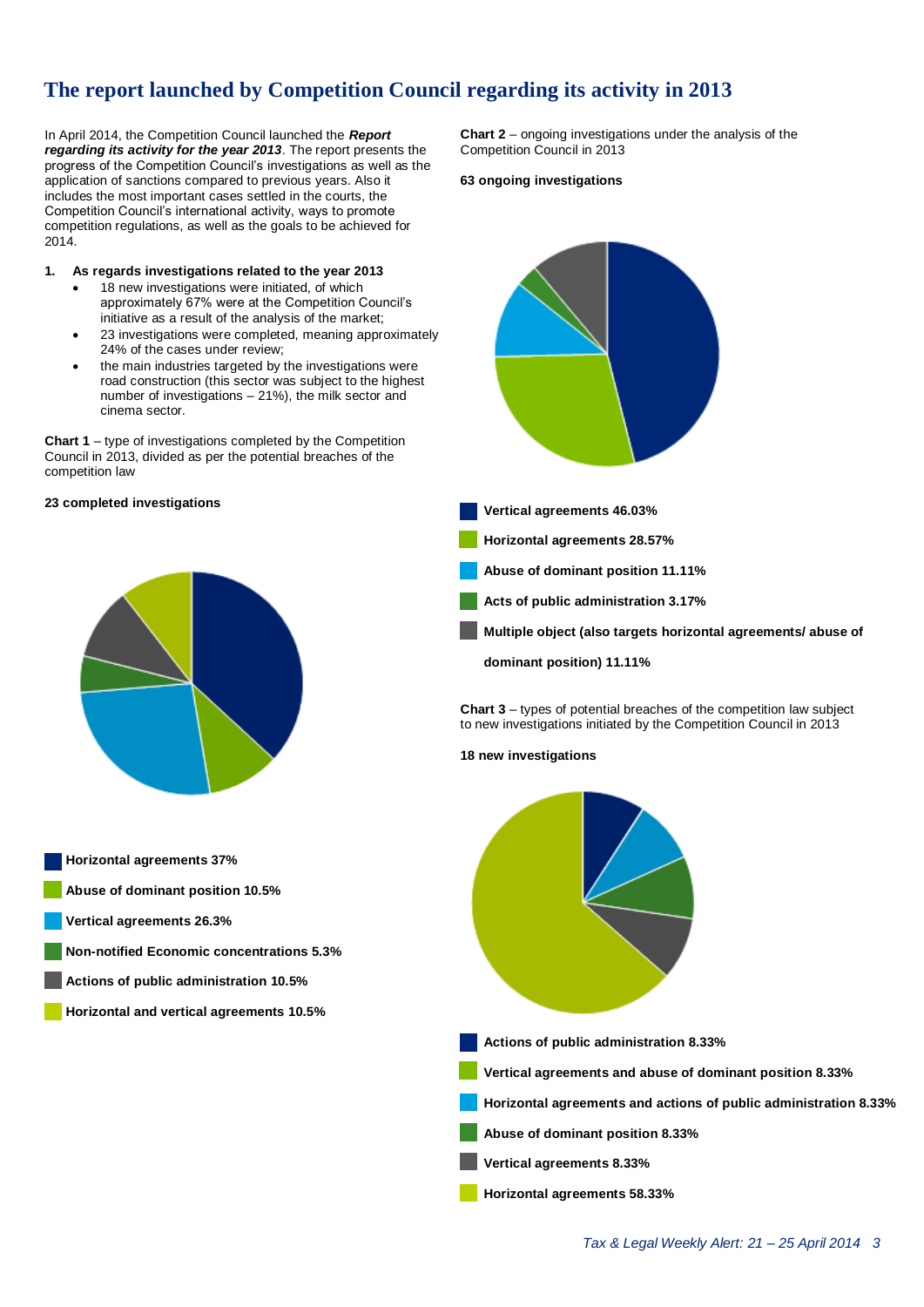#### **2. The value of fines applied in 2013 increased by 187% compared with 2012**

Unlike the previous year, in 2013 more investigations were completed by the Competition Council, meaning that the number of fines applied also increased. Compared with 2012, the fines increased by 187%. However, compared with 2011, the value of the fines is 15 times lower.

**Chart 4** – Evolution of the fines applied by the Competition Council in the last 3 years

#### **Evolution of fines (2011 – 2013) (mil EUR)**



#### **3. 93% of the Competition Council's decisions have been upheld by the courts**

The Competition Council won last year most of the lawsuits in which decisions regarding the violation of the competition law were contested in court (93% of the lawsuits). Some of the most important cases handled in court in 2013, in which final/irremovable decisions were pronounced, include: the cartel regarding the withdrawal from the market of Eco Premium fuel, finalised by the Competition Council in 2011, and abuses of dominant positions of Orange and Vodafone, also finalised by the Romanian competition authority in 2011.

#### **4. Main strategies of the Competition Council for 2014**

- Finalising the investigations and sectorial inquiries in key areas, such as:
	- o *consumer goods* (anticompetitive agreements between suppliers and retailers in the food retail sector);
	- o *media* (possible agreement between companies to eliminate competitions in bids for awarding advertising accounts of customers from Romania);
	- o *drilling services* (possible anticompetitive acts in certain bids for awarding these services);
	- o *milk sector* (possible agreement between certain companies to participate with rigged bids in the auction organised by Giurgiu County Council for the award of "supply milk products for students and preschoolers" agreements)
- Compliance with the European legislation, as well as active participation, along with other European Union member states, to modernise state aid rules.
- Promotion of the legislative framework in the field of unfair competition.

#### **Contact us:**

#### **[Andrei Burz Pinzaru](mailto:aburzpinzaru@deloittece.com)**

Attorney at law +40 21 207 52 05

#### **[Florentina Munteanu](mailto:fmunteanu@deloittece.com)**

Attorney at law +40 21 207 52 75

#### **[Andrea Grigoras](mailto:agrigoras@deloittece.com)**

Attorney at law +40 21 207 98 16